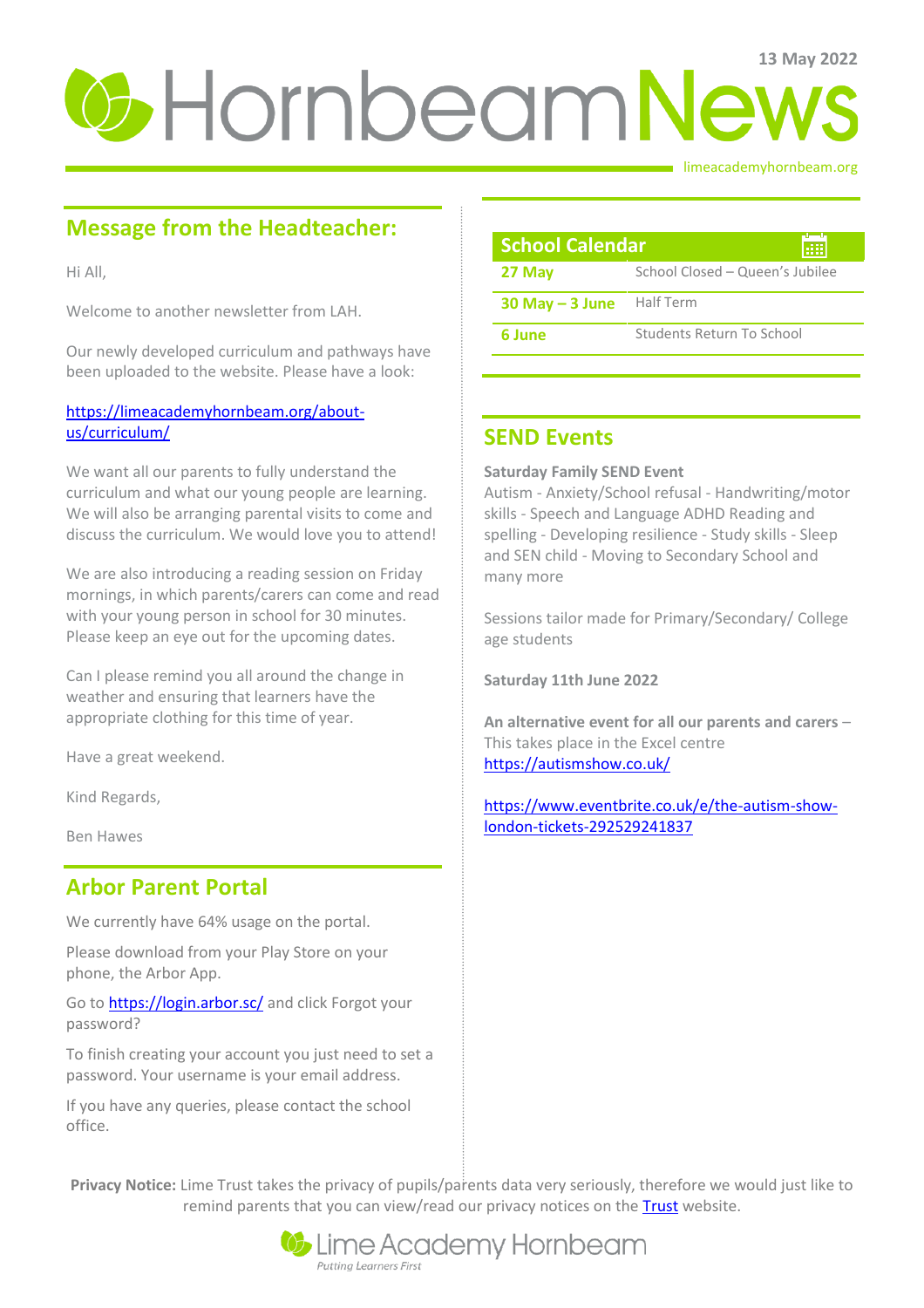# **Parental Engagement**

Dear Parent and Carers,

Please note our schedule of virtual sessions @ 11.30am has started (see link below).

**You're invited to Parent and Carers Virtual Series:**  [https://teams.microsoft.com/l/meetup](https://teams.microsoft.com/l/meetup-join/19%3ameeting_ZmZhNWI4YzktNDVmYi00NWM3LWE0YTQtM2M5NjFlZDgyNmQw%40thread.v2/0?context=%7b%22Tid%22%3a%22f9b717ad-2503-4403-874e-679bc6721b8d%22%2c%22Oid%22%3a%222c9563e4-20c8-460b-9dc5-7f5bac00e622%22%7d)[join/19%3ameeting\\_ZmZhNWI4YzktNDVmYi00NWM](https://teams.microsoft.com/l/meetup-join/19%3ameeting_ZmZhNWI4YzktNDVmYi00NWM3LWE0YTQtM2M5NjFlZDgyNmQw%40thread.v2/0?context=%7b%22Tid%22%3a%22f9b717ad-2503-4403-874e-679bc6721b8d%22%2c%22Oid%22%3a%222c9563e4-20c8-460b-9dc5-7f5bac00e622%22%7d) [3LWE0YTQtM2M5NjFlZDgyNmQw%40thread.v2/0?c](https://teams.microsoft.com/l/meetup-join/19%3ameeting_ZmZhNWI4YzktNDVmYi00NWM3LWE0YTQtM2M5NjFlZDgyNmQw%40thread.v2/0?context=%7b%22Tid%22%3a%22f9b717ad-2503-4403-874e-679bc6721b8d%22%2c%22Oid%22%3a%222c9563e4-20c8-460b-9dc5-7f5bac00e622%22%7d) [ontext=%7b%22Tid%22%3a%22f9b717ad-2503-4403-](https://teams.microsoft.com/l/meetup-join/19%3ameeting_ZmZhNWI4YzktNDVmYi00NWM3LWE0YTQtM2M5NjFlZDgyNmQw%40thread.v2/0?context=%7b%22Tid%22%3a%22f9b717ad-2503-4403-874e-679bc6721b8d%22%2c%22Oid%22%3a%222c9563e4-20c8-460b-9dc5-7f5bac00e622%22%7d) [874e-](https://teams.microsoft.com/l/meetup-join/19%3ameeting_ZmZhNWI4YzktNDVmYi00NWM3LWE0YTQtM2M5NjFlZDgyNmQw%40thread.v2/0?context=%7b%22Tid%22%3a%22f9b717ad-2503-4403-874e-679bc6721b8d%22%2c%22Oid%22%3a%222c9563e4-20c8-460b-9dc5-7f5bac00e622%22%7d)[679bc6721b8d%22%2c%22Oid%22%3a%222c9563e4](https://teams.microsoft.com/l/meetup-join/19%3ameeting_ZmZhNWI4YzktNDVmYi00NWM3LWE0YTQtM2M5NjFlZDgyNmQw%40thread.v2/0?context=%7b%22Tid%22%3a%22f9b717ad-2503-4403-874e-679bc6721b8d%22%2c%22Oid%22%3a%222c9563e4-20c8-460b-9dc5-7f5bac00e622%22%7d)

[-20c8-460b-9dc5-7f5bac00e622%22%7d](https://teams.microsoft.com/l/meetup-join/19%3ameeting_ZmZhNWI4YzktNDVmYi00NWM3LWE0YTQtM2M5NjFlZDgyNmQw%40thread.v2/0?context=%7b%22Tid%22%3a%22f9b717ad-2503-4403-874e-679bc6721b8d%22%2c%22Oid%22%3a%222c9563e4-20c8-460b-9dc5-7f5bac00e622%22%7d)

Please tap on the link or paste it in a browser to join.

**Online** 

**Week 5. Art Therapist (Samuel)** - Introductory Parent and Carer Session.

**Week 6. Behaviour Specialists** - Introductory Parent and Carer Session. 25th of May at 1pm

### **Behaviour Drop-in Consultations**

We are happy to let you know that the booking system was set up on Arbor, and you will be able to book your 15 minutes slot for the Face to Face Meetings: Behaviour Drop-in Consultations, starting tomorrow at 9:00 am.

Session has been scheduled as follow:

**18th of May 2022** Brookfield House / 11 -12pm William Morris 1 - 2pm

To book your slot (15 minutes) for 18 May 2022 at Brookfield House just go on your Arbor parent account and choose from Guardian Consultations section, Behaviour Consultations - Brookfield House Campus - 18 May 2022.

To book your slot (15 minutes) for 18 May 2022 at William Morris just go on your Arbor parent account and choose from Guardian Consultations section, Behaviour Consultations - William Morris Campus - 18 May 2022.

All the meetings will be face to face.

For further support in booking your sessions, please do not hesitate to call the School Office.

### **Post-16 Parents and Carers**

We are excited to announce the following events taking place this term:

Meet and Greet from the **Disability Resource Centre**, available to speak with parents/carers on **Friday, 13th of May 2022 at Brookfield House** - in the Bungalow. The open event will start at 10 am - 12 pm.

**Alternative Provision Fair** taking place on **Friday, 20th May 2022 at Brookfield House**. The event starts at 10 am - 12 pm.

This event will offer parents/carers the opportunity to meet external providers and consider next step options. Our Careers and Progression Advisor will be available to book appointments and answer any questions you may have.

Any questions, please feel free to contact me

Edith Windsor-Stokes

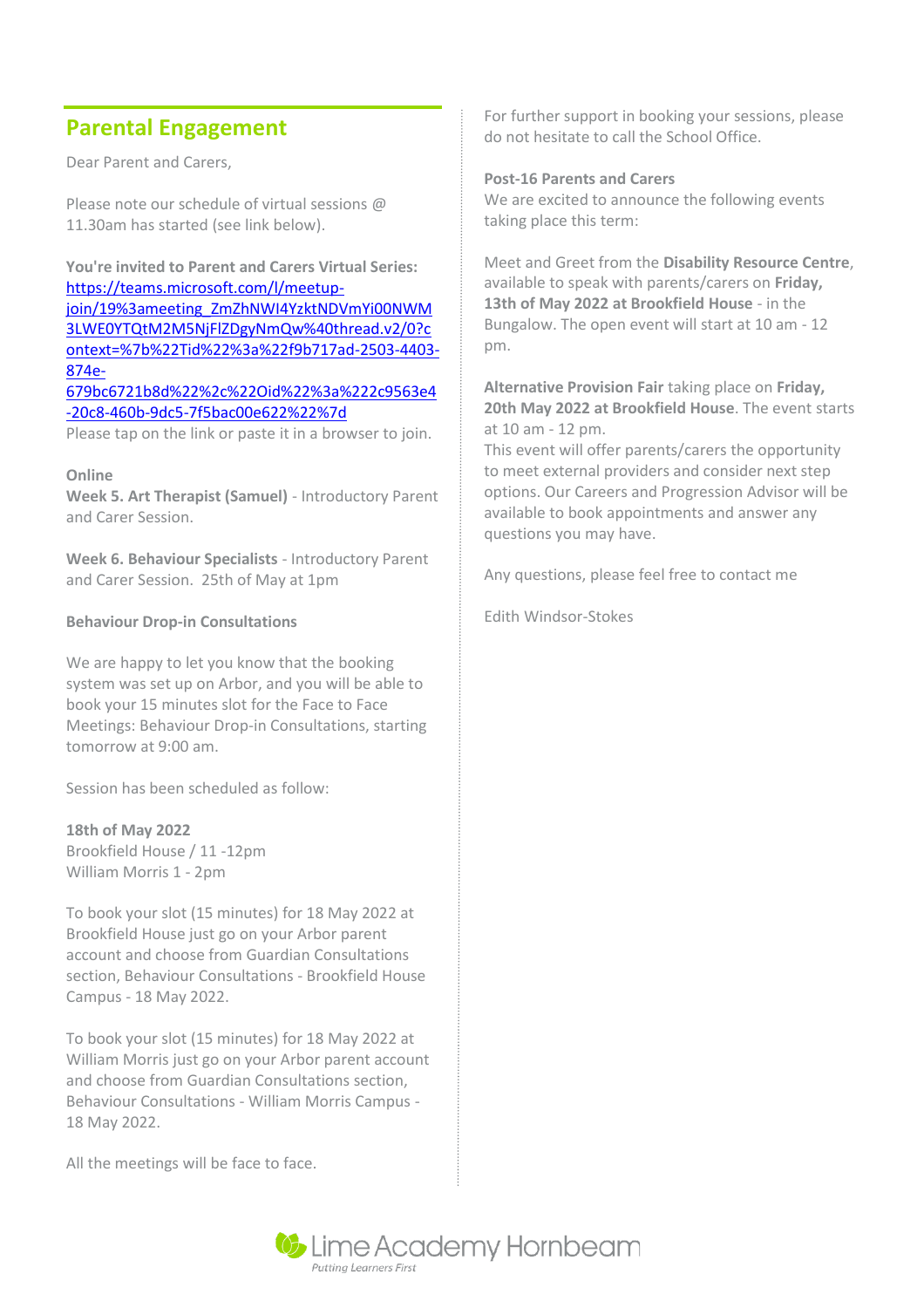# **Learning @ BFH – Rose Class**

This term Rose Class have been busy exploring our exciting new topic "Sowing, Growing and Planting". This week during our literacy lesson, learners got to explore a sensory story called "Planting a Rainbow". Learners planted bulbs and seeds and we are planning to watch them grow into a rainbow of



flowers and vegetables. Most of the seeds have come from fruits and vegetables the learners have eaten. Sensory stories help our learners build on their vocabulary and develop their turn-taking, sharing, and social skills.





During our weekly food tech lessons, learners have been recognising the difference between healthy and unhealthy lifestyle choices. Our weekly lesson gives





our learners the opportunity to explore different types of foods and teach essential life skills around food and cooking. Some of the recipes we have made this term are gazpacho, roast potatoes and fruit smoothies.

## **Learning @ WM – Jordan**

Jordan's class have been very busy for the past two weeks in identifying and classifying different modes of transportation linking to our theme 'The cosy country'. We explored different modes of transport and categorised them as air, water, and land transport. We also worked in teams to identify the



similarities and differences of transport types and examined the features of each transport. This has allowed the students to think and develop their investigation and analytical skills further.



All pupils enjoyed designing their own transit, demonstrating their creativity and reasoning. This was a fantastic opportunity for pupils to develop their communication, listening and imaginative skills.







I really enjoyed designing and making my own transport. I had to say what each part of my design did which I found a little hard but I did it!  $\odot$